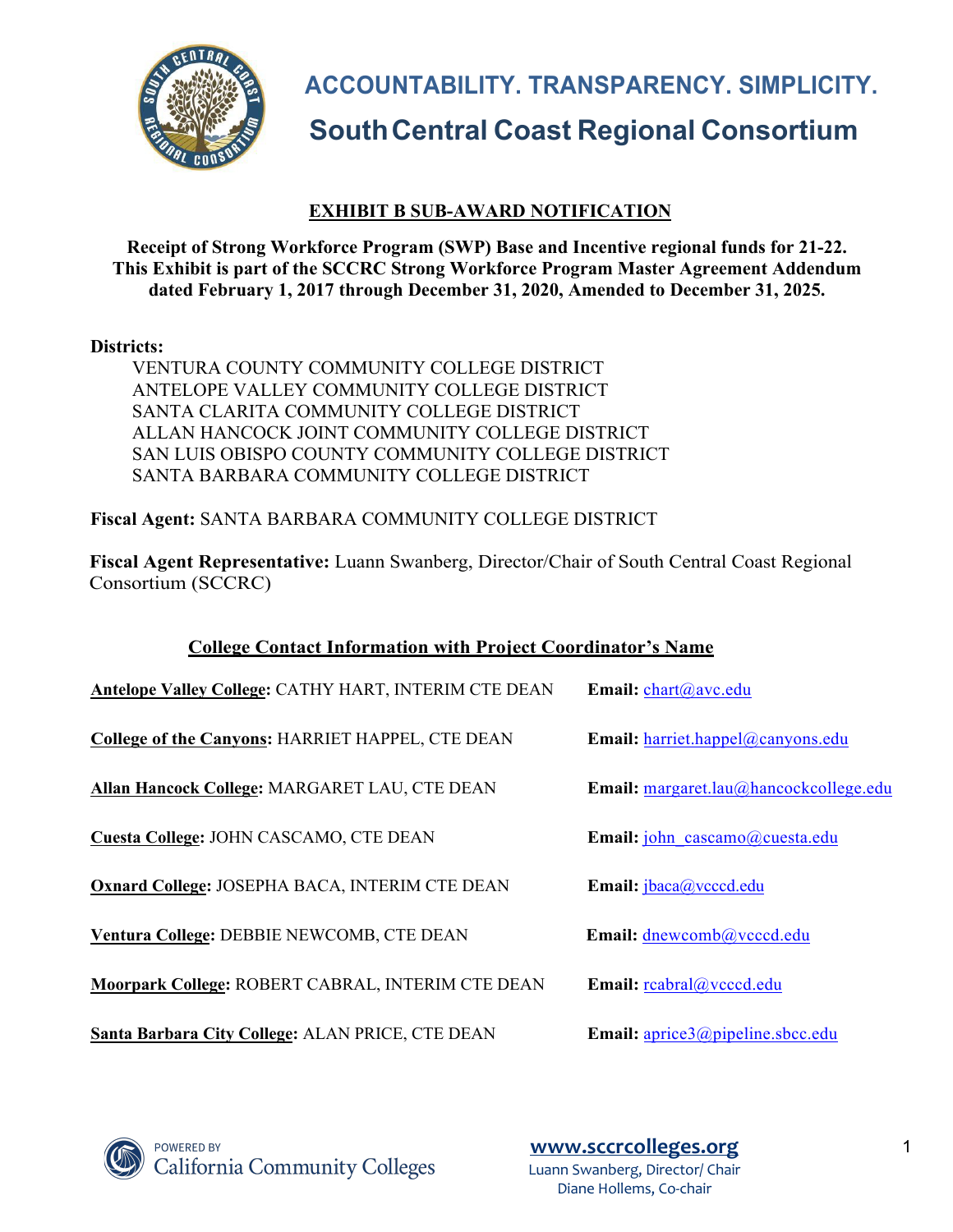## **21-22 SWP Regional funds to be disbursed to college districts (via invoice) as approved by the SCCRC SWP District CEOs in accordance to the attached SPENDING PLAN SPREADSHEET:**

**Funding Timeline:** July 1, 2021 - June 30, 2023

### **Strong Workforce Program Description**

The Strong Workforce Program seeks for community colleges to offer "more and better CTE" and its metrics account for college CTE FTES, student certificate and degree completions and transfer where appropriate, job placements and wage growth. The SWP should align with other statewide community college guidance and initiatives such as Vision for Success, California Adult Education Program, Guided Pathways and align with the Workforce Development Boards.

#### **Scope of Work**

Investments will be made to achieve the objectives of the Strong Workforce Program and align to the regional Strong Workforce Plan and outcome metrics.

#### **Reporting**

SWP funding is project based with project submissions and reporting into the NOVA system in accordance with the Chancellor's Office input and reporting timelines. Each college district is responsible to keep all backup detail associated with spending and to respond to SWP audit requests from the Chancellor's Office.

#### **Terms and Conditions:**

**A copy of the NOVA certified project must accompany all invoices prior to payment.**

**Invoices must be addressed to "Santa Barbara Community College District" and emailed directly to: Luann Swanberg: lrswanberg@pipeline.sbcc.edu and**

**Diane Hollems: diane.hollems@gmail.com, with a cc to: amanda.j58@gmail.com**

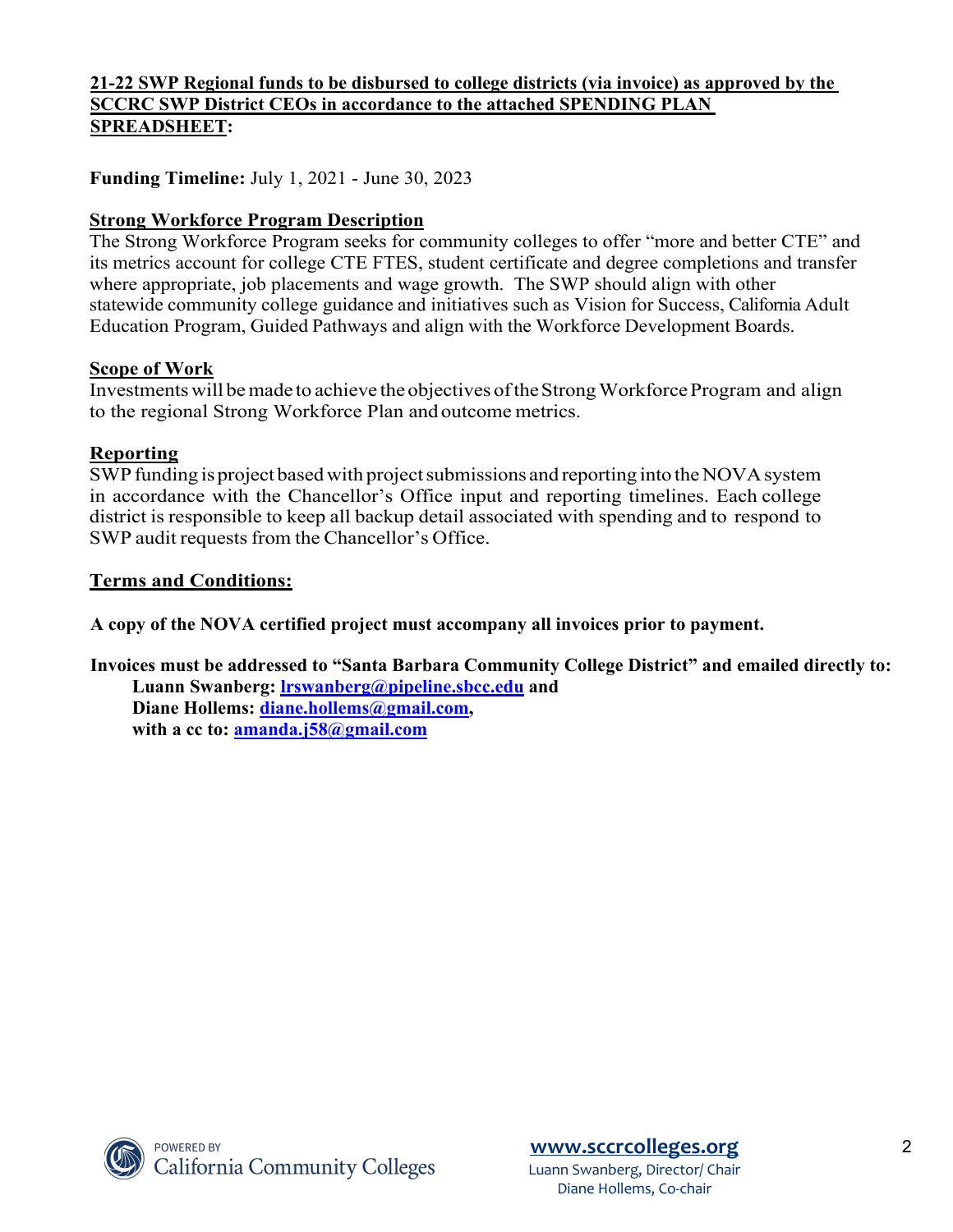#### **SOUTH CENTRAL COAST REGIONAL CONSORTIUM 21-22 BASE AND INCENTIVE FUNDING (Approved by Regional District CEOs on Oct 28, 2021)**

BASE \$5,953,554 INCENTIVE S1,093.5 **TOTAL \$7,047,101 OFF THE TOP FUNDING**

5% Admin/Fiscal (legislated to SBCC as Fiscal Agent)

\$900,000 Job Developers (\$112,500 to each college)  $\qquad \qquad \frac{$1,415,898}{4}$ \$100,000 Center of Excellence (COE) (to MC as host of COE) **\$4,537,656** 

Career Connect Program Mgmt (\$14,777.50 from

\$118,220 each college's allocation to AHC as the Project Lead) 51,038,870

\$297,678 **\$5,953,554 21/22 BASE Regional Allocation** \$1,415,898 off the top

CCCCO Memo SWP 2021-2022 Funding Allocation

\$4,537,656 to Districts using % of Local Base Allocations to the Region Regional Incentive Funding to Districts using % of Local Incentive

\$1,038,870 Funding Allocations to the Region (Less 5% Admin/Fiscal)

**\$5,576,526 TOTAL TO DISTRICTS FOR PROJECTS SERVING LOCAL AND/OR REGIONAL ECONOMIES/PRIORITIES** 

**\$1,415,898 off the top of the Regional Allocation**

 **REGIONAL INCENTIVE FUNDING \$1,093,547**

\$54,677 5% Admin/Fiscal **1,038,870** All regional incentive funding will go to the Districts

| <b>INCENTIVE FUNDING</b> | <b>Local Incentive Funding</b><br>Allocation |                             | % of total local<br>incentive funding<br>allocation in the<br>region |          | % applied to regional<br>incentive fund allocation less<br>5% funding for Admin/Fiscal,<br>$(51,093,547 - 554,677 =$<br>\$1,038,870) |                          |  |
|--------------------------|----------------------------------------------|-----------------------------|----------------------------------------------------------------------|----------|--------------------------------------------------------------------------------------------------------------------------------------|--------------------------|--|
| <b>AHC</b>               | \$246,275                                    |                             | 0.150139                                                             |          | \$155,975                                                                                                                            |                          |  |
| AVC<br>COC               | \$201,950                                    |                             | 0.123116                                                             |          | \$127,902                                                                                                                            |                          |  |
|                          | \$290,779                                    |                             | 0.177270                                                             |          | \$184,160                                                                                                                            |                          |  |
| <b>CUESTA</b>            | \$161,122                                    |                             | 0.098226                                                             |          | \$102,044                                                                                                                            |                          |  |
| <b>SBCC</b>              | \$289,542                                    |                             | 0.176516                                                             |          | \$183,377                                                                                                                            |                          |  |
| <b>VCCCD</b>             |                                              | \$450,649 College Breakdown | 0.274733                                                             |          | \$285,412                                                                                                                            | <b>College Breakdown</b> |  |
| MC (\$168,122)           |                                              | \$168,122                   |                                                                      | 0.102494 |                                                                                                                                      | \$106,478 MC             |  |
| OC (\$110,696)           |                                              | \$110,696                   |                                                                      | 0.067485 |                                                                                                                                      | \$70,108 OC              |  |
| VC (\$171,831)           |                                              | \$171,831                   |                                                                      | 0.104755 |                                                                                                                                      | \$108,827 VC             |  |
|                          |                                              | \$450,649                   |                                                                      |          |                                                                                                                                      | \$285,412 VCCCD          |  |
|                          | \$1,640,317                                  |                             | 1.000000                                                             | 0.274733 | \$1,038,870                                                                                                                          |                          |  |

| <b>REGIONAL FUNDING DISTRIBUTION</b> | <b>Local Base Allocation</b> | % of total local base<br>allocation in the<br>region | Based on % of local<br>base allocation<br>applied to regional<br>allocation less<br>funding for<br>Admin/Fiscal<br>(\$297,678), Job<br><b>Developers</b><br>$( $900,000)$ and<br><b>Center of Excellence</b><br>(\$100,000)<br>$( $5,953,554 -$<br>$$1,297,678 =$<br>4,655,876) | <b>Job Developer</b><br>(\$112,500 per<br>college) | Center of<br>Excellence<br>(VCCCD/MC<br>Lead) | <b>Total Regional Base Allocation</b><br>to Districts | <b>Regional Incentive Funds</b><br>Based on % of local<br>incentive allocation less<br>funding for 5% fiscal<br>(\$54,677): (\$1,093,547 -<br>$$54,677 = 1,038,870$<br><b>NOTE:</b> All Incentive<br>Funding Goes to the<br>Districts - less RC/Fiscal 5% | <b>TOTAL TO COLLEGE</b><br><b>DISTRICTS</b> | Investment for<br>Jobspeaker/LinkedI<br>n Learning/Career<br>Connect/Program<br><b>Management On</b><br>Sub-Award<br><b>Amounts (see</b><br>associated<br>spreadsheet below) | <b>AMOUNT OF SUB-AWARD</b><br><b>FOR 20-21 BASE AND</b><br><b>INCENTIVE TOTAL TO</b><br><b>DISTRICTS (Base and</b><br><b>Incentive with adjustment</b><br>for regional<br>Jobspeaker/LinkedIn<br><b>Learning/Career Connect</b><br><b>Project Mgt</b> |
|--------------------------------------|------------------------------|------------------------------------------------------|---------------------------------------------------------------------------------------------------------------------------------------------------------------------------------------------------------------------------------------------------------------------------------|----------------------------------------------------|-----------------------------------------------|-------------------------------------------------------|-----------------------------------------------------------------------------------------------------------------------------------------------------------------------------------------------------------------------------------------------------------|---------------------------------------------|------------------------------------------------------------------------------------------------------------------------------------------------------------------------------|-------------------------------------------------------------------------------------------------------------------------------------------------------------------------------------------------------------------------------------------------------|
| <b>AHC</b>                           | \$1,073,757                  | 0.120237                                             | \$559,809                                                                                                                                                                                                                                                                       | \$112,500                                          |                                               | \$672,309                                             | \$155,975                                                                                                                                                                                                                                                 | \$828,284                                   | \$309,692.50                                                                                                                                                                 | \$1,137,976                                                                                                                                                                                                                                           |
| <b>AVC</b>                           | \$1,608,273                  | 0.180091                                             | \$838,482                                                                                                                                                                                                                                                                       | \$112,500                                          |                                               | \$950,982                                             | \$127,902                                                                                                                                                                                                                                                 | \$1,078,884                                 | $-$14,777.50$                                                                                                                                                                | \$1,064,106                                                                                                                                                                                                                                           |
| coc                                  | \$1,423,722                  | 0.159425                                             | \$742,265                                                                                                                                                                                                                                                                       | \$112,500                                          |                                               | \$854,765                                             | \$184,160                                                                                                                                                                                                                                                 | \$1,038,926                                 | $-583,527.50$                                                                                                                                                                | \$955,398                                                                                                                                                                                                                                             |
| Cuesta                               | \$941,660                    | 0.105445                                             | \$490,939                                                                                                                                                                                                                                                                       | \$112,500                                          |                                               | \$603,439                                             | \$102,044                                                                                                                                                                                                                                                 | \$705,484                                   | $-$ \$83,527.50                                                                                                                                                              | \$621,956                                                                                                                                                                                                                                             |
| <b>SBCC</b>                          | \$1,069,146                  | 0.119721                                             | \$557,405                                                                                                                                                                                                                                                                       | \$112,500                                          |                                               | \$669,905                                             | \$183,377                                                                                                                                                                                                                                                 | \$853,282                                   | $-$ \$83,527.50                                                                                                                                                              | \$769,755                                                                                                                                                                                                                                             |
| VCCCD (OC, MC, VC)                   | \$2,813,773                  | 0.315080                                             | \$1,466,976                                                                                                                                                                                                                                                                     | \$337,500                                          | 100,000                                       | \$1,904,476                                           | \$285,412                                                                                                                                                                                                                                                 | \$2,189,887                                 | $-$44,332.50$                                                                                                                                                                | \$2,145,555                                                                                                                                                                                                                                           |
| TOTAL LOCAL ALLOCATION TO REGION     | \$8,930,331                  | 1.000000                                             | \$4,655,876                                                                                                                                                                                                                                                                     | \$900,000.00                                       | \$100,000.00                                  | \$5,655,876                                           | \$1,038,870                                                                                                                                                                                                                                               | \$6,694,746                                 | \$0.00                                                                                                                                                                       | \$6,694,746                                                                                                                                                                                                                                           |